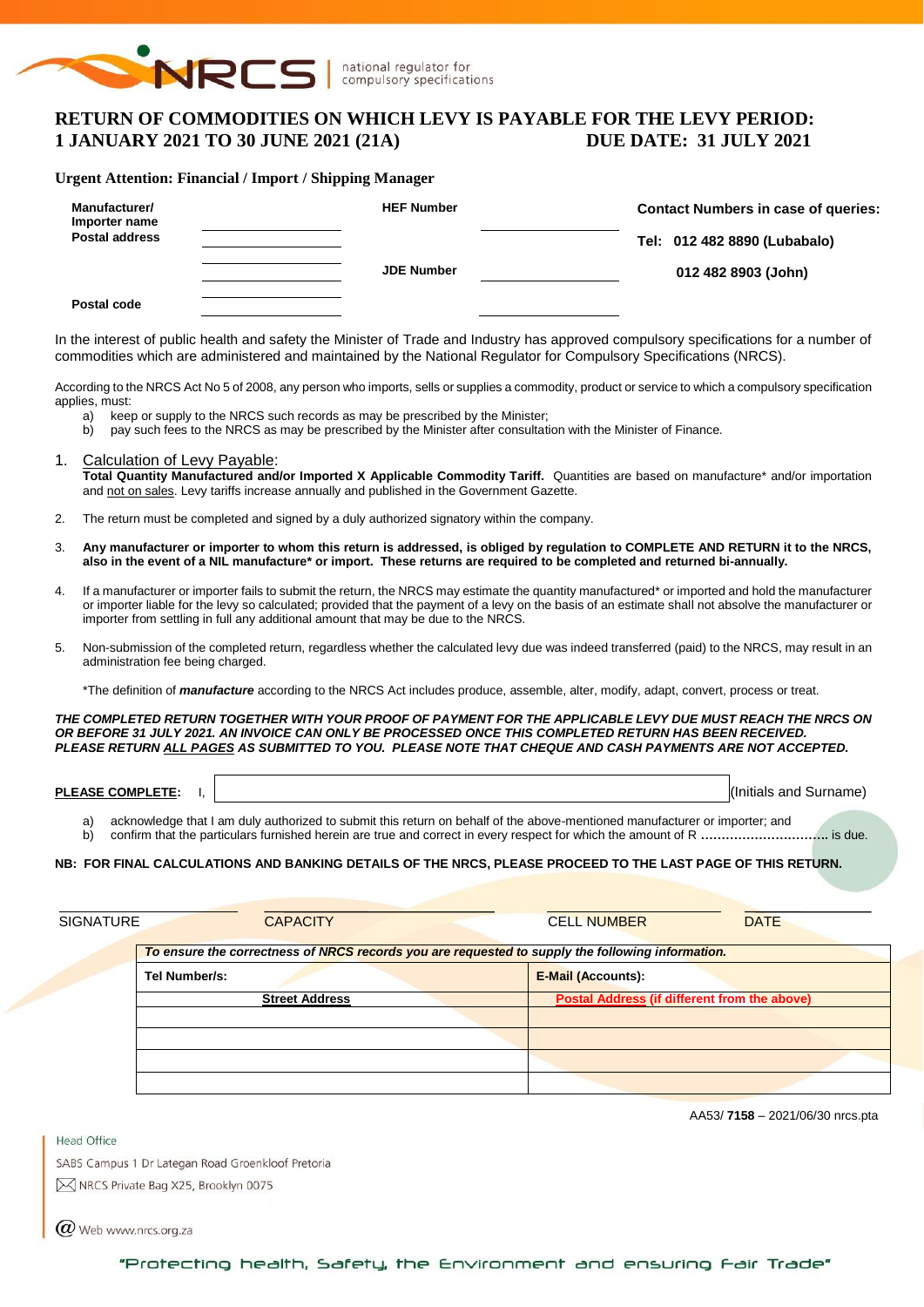### **LIGHTERS FOR CIGARETTES, CIGARS AND PIPES**

| Code | Description of commodity                                            | <b>Quantity</b><br>Manufactured<br><b>Jan to June</b> | Ouantity<br>Imported<br><b>Jan to June</b> | <b>Total</b> | Unit            | <b>Tariff</b> | Levy payable |  |
|------|---------------------------------------------------------------------|-------------------------------------------------------|--------------------------------------------|--------------|-----------------|---------------|--------------|--|
| 4510 | (VC 8076)<br>Disposable lighters (for cigarettes, cigars and pipes) |                                                       |                                            |              | 100<br>Lighters | R 3,74        |              |  |
| 4511 | (VC 8076)<br>Refillable lighters (for cigarettes, cigars and pipes) |                                                       |                                            |              | 100<br>Lighters | R 3,74        |              |  |

### **FOOTWEAR**

| Code |                        | Description of commodity | Ouantity<br>Manufactured<br><b>Jan to June</b> | Quantity<br>Imported<br><b>Jan to June</b> | <b>Total</b> | Unit | <b>Tariff</b> | Levy payable |
|------|------------------------|--------------------------|------------------------------------------------|--------------------------------------------|--------------|------|---------------|--------------|
| 4600 | <b>Safety Footwear</b> | (VC 9002)                |                                                |                                            |              | Pair | R 0.38        |              |

#### **BIOLOGICAL SAFETY CABINETS**

| Code | Description of commodity                                |           | Juantity<br>Manufactured<br><b>Jan to June</b> | Juantity<br>Imported<br><b>Jan to June</b> | Total | Unit | <b>Tariff</b> | Levy payable |  |
|------|---------------------------------------------------------|-----------|------------------------------------------------|--------------------------------------------|-------|------|---------------|--------------|--|
| 5310 | Microbiological safety cabinets (Classes I, II and III) | (VC 8041) |                                                |                                            |       | Item | R 5 549.21    |              |  |

### **COAL / PARAFFIN-BURNING APPLIANCES**

| Code | Description of commodity                 |           | Quantity<br>Manufactured<br><b>Jan to June</b> | Quantity<br>Imported<br><b>Jan to June</b> | <b>Total</b> | Unit | <b>Tariff</b> | Levy payable |  |
|------|------------------------------------------|-----------|------------------------------------------------|--------------------------------------------|--------------|------|---------------|--------------|--|
| 8110 | Coal-burning stoves and heaters          | (VC 8034) |                                                |                                            |              | Item | R 177.80      |              |  |
| 8120 | Non-pressure paraffin stoves and heaters | (VC 9089) |                                                |                                            |              | Item | R 3.25        |              |  |
| 8130 | Pressurized paraffin fuelled appliances  | (VC 9093) |                                                |                                            |              | Item | R 3.25        |              |  |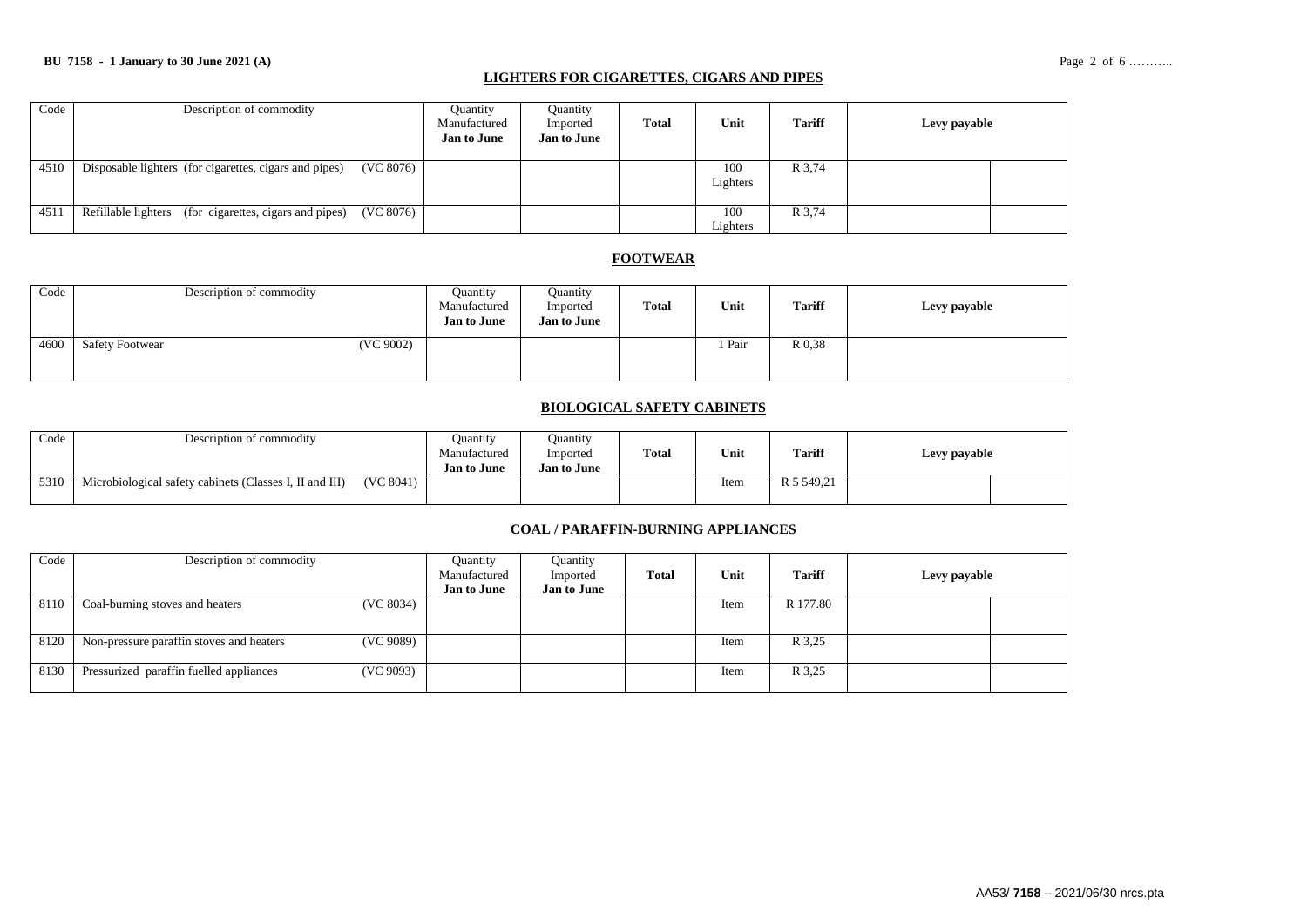#### **FIRE-ARMS**

| Code | Description of commodity                                              | Quantity<br>Manufactured | Quantity<br>Imported | <b>Total</b> | Unit | <b>Tariff</b> | Levy payable |
|------|-----------------------------------------------------------------------|--------------------------|----------------------|--------------|------|---------------|--------------|
|      |                                                                       | <b>Jan to June</b>       | <b>Jan to June</b>   |              |      |               |              |
| 8310 | (VC 8028)<br>.22 Rim fire arms                                        |                          |                      |              | Item | R 14,09       |              |
| 8311 | (VC 8028)<br>Revolvers                                                |                          |                      |              | Item | R 21,34       |              |
| 8312 | Centre fire rifles and pistols<br>(VC 8028)                           |                          |                      |              | Item | R 21,34       |              |
| 8313 | Double-barrel shotguns<br>(VC 8028)                                   |                          |                      |              | Item | R 21,34       |              |
| 8314 | Single-barrel shotguns<br>(VC 8028)                                   |                          |                      |              | Item | R 18,16       |              |
| 8315 | All types of replacement barrels<br>(VC 8028)                         |                          |                      |              | Item | R 14,09       |              |
| 8316 | Modified rim- and center fire rifles, revolvers and pistols (VC 8028) |                          |                      |              | Item | R 27,73       |              |
| 8317 | Modified double-barrel shotguns<br>(VC 8028)                          |                          |                      |              | Item | R 27,73       |              |
| 8318 | Modified single-barrel shotguns<br>(VC 8028)                          |                          |                      |              | Item | R 25,61       |              |

### **TIMBER**

| Code | Description of commodity    |           | Ouantity<br>Manufactured<br><b>Jan to June</b> | Juantity<br>Imported<br><b>Jan to June</b> | <b>Total</b> | Unit                  | <b>Tariff</b> | Levy payable |  |
|------|-----------------------------|-----------|------------------------------------------------|--------------------------------------------|--------------|-----------------------|---------------|--------------|--|
| 4710 | Preservative Treated Timber | (VC 9092) |                                                |                                            |              | Per<br>m <sup>3</sup> | R 1.40        |              |  |

## **CEMENT**

| Code | Description of commodity | <b>Quantity</b><br>Manufactured<br><b>Jan to June</b> | Quantity<br>Imported<br><b>Jan to June</b> | Total | Unit                 | <b>Tariff</b> | Levy payable |
|------|--------------------------|-------------------------------------------------------|--------------------------------------------|-------|----------------------|---------------|--------------|
| 8400 | (VC 9085)<br>Cement      |                                                       |                                            |       | Per<br>Metric<br>Ton | R 0.23        |              |

### **DISINFECTANTS & DETERGENTS**

### **NB: QUANTITY TO BE ROUNDED OFF TO THE NEXT FULL UNIT!!**

| Code | Description of commodities                |           | Ouantity<br>Manufactured<br><b>Jan to June</b> | Quantity<br>Imported<br><b>Jan to June</b> | <b>Total</b> | Unit                          | <b>Tariff</b> | Levy payable |  |
|------|-------------------------------------------|-----------|------------------------------------------------|--------------------------------------------|--------------|-------------------------------|---------------|--------------|--|
| 8700 | Disinfectants and Detergent-disinfectants | (VC 8054) |                                                |                                            |              | 100<br>liters<br>or 100<br>kg | R 7,68        |              |  |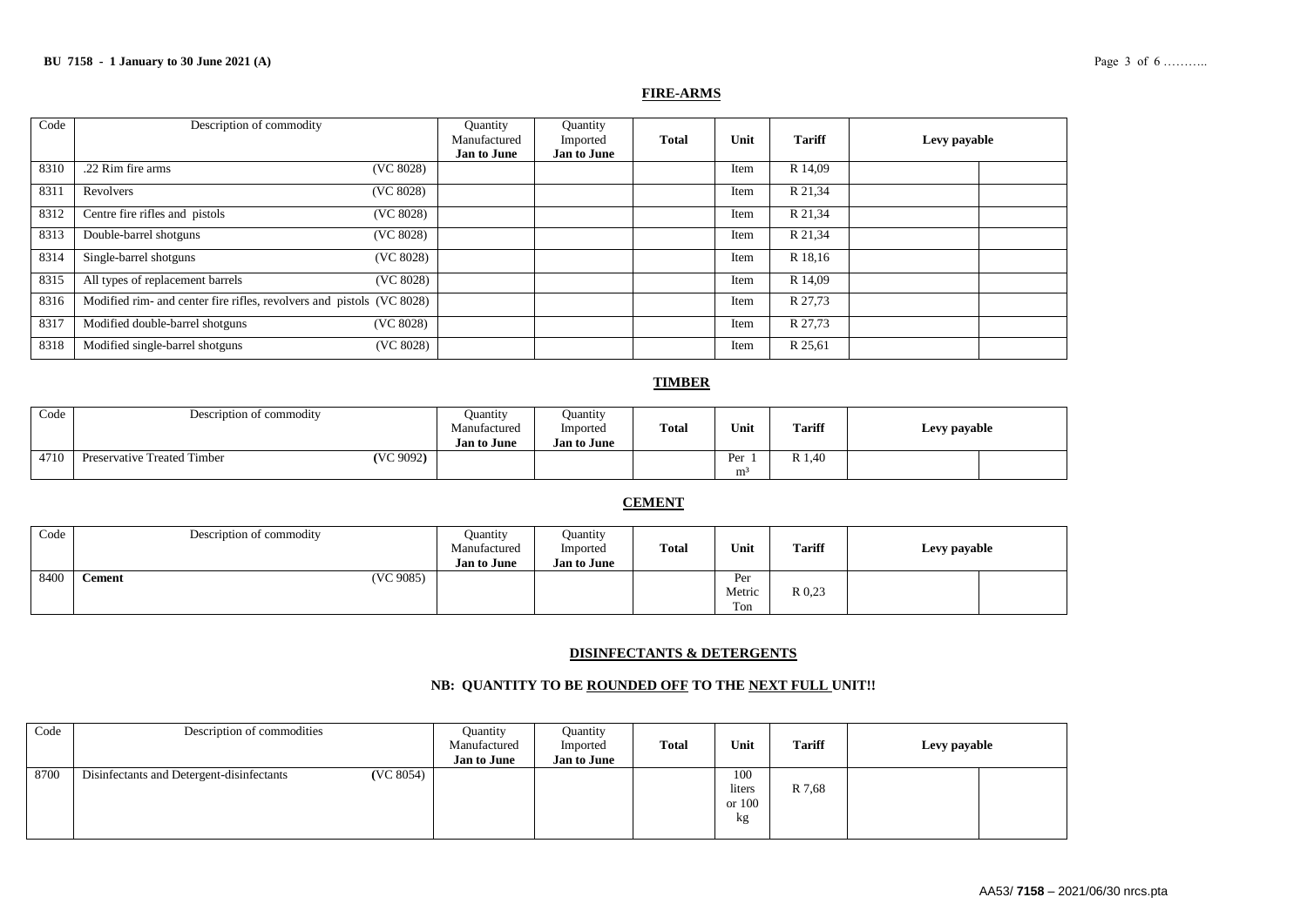### **PERSONAL PROTECTIVE EQUIPMENT**

| Code  | Description of commodities                                                                                                                                       | <b>Quantity</b><br>Manufactured<br>Jan to June | Quantity<br>Imported<br>Jan to June | <b>Total</b> | Unit | <b>Tariff</b>       | Levy payable |  |
|-------|------------------------------------------------------------------------------------------------------------------------------------------------------------------|------------------------------------------------|-------------------------------------|--------------|------|---------------------|--------------|--|
| 8280  | Gas filters and combined filters<br>(SANS 54387)<br>(VC 8072)                                                                                                    |                                                |                                     |              | Item | $R$ <sub>0.42</sub> |              |  |
| 82802 | Filters for connection by means of breathing hoses to face pieces<br>(SANS 275)<br>(VC 8072)                                                                     |                                                |                                     |              | Item | R 0,42              |              |  |
| 8281  | Full-face masks<br>(SANS 50136)<br>(VC 8072)                                                                                                                     |                                                |                                     |              | Item | R 13,21             |              |  |
| 8282  | Half masks and quarter masks<br>(VC 8072)<br>(SANS 50140)                                                                                                        |                                                |                                     |              | Item | R 1.56              |              |  |
| 8283  | Filtering half masks to protect against particles<br>(SANS 50149)<br>(VC 8072)                                                                                   |                                                |                                     |              | Item | R 0,15              |              |  |
| 82830 | Valve filtering half masks to protect against gases or gases and<br>particles<br>(SANS 50405)<br>(VC 8032)                                                       |                                                |                                     |              | Item | R 8,51              |              |  |
| 8284  | Half mask without inhalation valves and with separable filters to<br>protect against gases or gases and particles or particles only<br>(SANS 51287)<br>(VC 8072) |                                                |                                     |              | Item | R 1,56              |              |  |
| 8285  | Particle filters<br>(SANS 50143)<br>(VC 8072)                                                                                                                    |                                                |                                     |              | Item | R 0,33              |              |  |
| 8290  | Powered filtering devices incorporating a helmet or a hood<br>(SANS 12941)<br>(VC 8072)                                                                          |                                                |                                     |              | Item | R 138,11            |              |  |
| 82900 | Power assisted filtering devices incorporating full face masks,<br>half masks or quarter masks<br>(SANS 12942)<br>(VC 8072)                                      |                                                |                                     |              | Item | R 138,11            |              |  |
| 8291  | Compressed air line breathing apparatus for use with demand<br>valve for use with a full face mask (SANS 54593-1) (VC 8072)                                      |                                                |                                     |              | Item | R 87,25             |              |  |
| 82910 | Continuous flow compressed air line breathing apparatus<br>(SANS 54594) (VC 8072)                                                                                |                                                |                                     |              | Item | R 87,25             |              |  |
| 82912 | Compressed air line breathing apparatus with demand valve for<br>use with a half mask at positive pressure<br>(SANS 54593-2) (VC 8072)                           |                                                |                                     |              | Item | R 87,25             |              |  |
| 8292  | Fresh air hose breathing apparatus for use with full face mask,<br>half mask or mouthpiece assembly (SANS 50138)<br>(VC 8072)                                    |                                                |                                     |              | Item | R 87,25             |              |  |
| 82920 | Powered fresh air hose breathing apparatus incorporating a hood<br>(SANS 50269)<br>(VC 8072)                                                                     |                                                |                                     |              | Item | R 87,25             |              |  |
| 8293  | Self-contained closed-circuit breathing apparatus of the<br>compressed oxygen or compressed oxygen-nitrogen type<br>(SANS 50145)<br>(VC 8072)                    |                                                |                                     |              | Item | R 1 300,76          |              |  |
| 8294  | Self-contained open-circuit compressed air breathing apparatus<br>(SANS 50137)<br>(VC 8072)                                                                      |                                                |                                     |              | Item | R 190,66            |              |  |
| 8295  | Self-contained closed-circuit breathing apparatus for escape<br>(SANS 53794)<br>(VC 8072)<br>apparatus                                                           |                                                |                                     |              | Item | R 170,10            |              |  |
| 82951 | Self-contained open-circuit compressed air breathing apparatus<br>with full face mask or mouthpiece assembly for escape<br>(SANS 50402)<br>(VC 8032)             |                                                |                                     |              | Item | R 261,66            |              |  |
| 82952 | Filtering devices with hood for self-rescue from fire<br>(SANS 50403)<br>(VC 8032)                                                                               |                                                |                                     |              | Item | R 35,53             |              |  |
| 82953 | Filter self-rescuers for protection against carbon monoxide<br>(SANS 50404)<br>(VC 8032)                                                                         |                                                |                                     |              | Item | R 17,76             |              |  |
| 82955 | Compressed air escape apparatus with a hood<br>(SANS 51146)<br>(VC 8032)                                                                                         |                                                |                                     |              | Item | R 222,62            |              |  |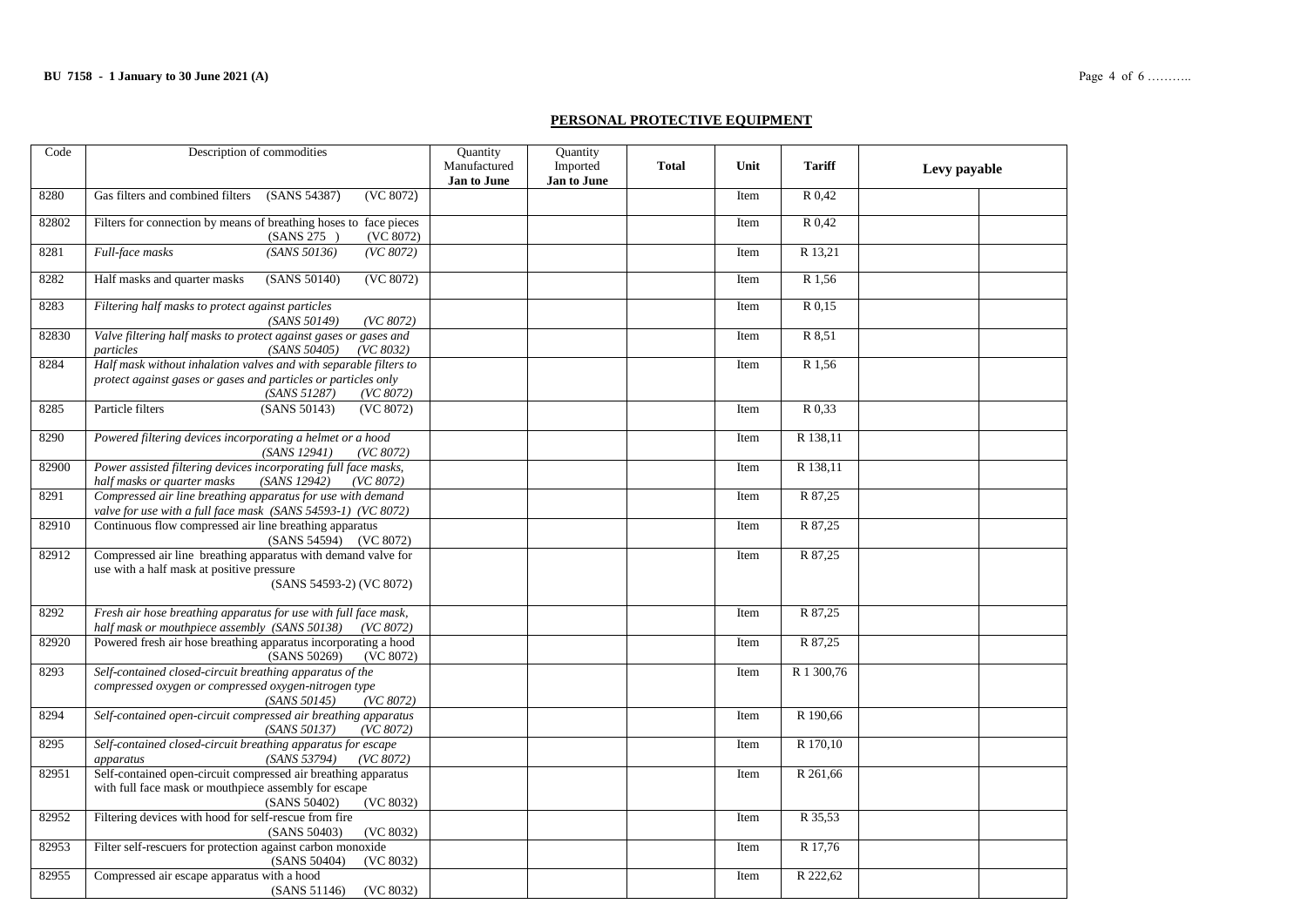### **SWIMMING AIDS / LIFE JACKETS**

| Code  | Description of commodities                                                                      | Quantity<br>Manufactured<br><b>Jan to June</b> | Quantity<br>Imported<br><b>Jan to June</b> | <b>Total</b> | Unit | <b>Tariff</b> | Levy payable |
|-------|-------------------------------------------------------------------------------------------------|------------------------------------------------|--------------------------------------------|--------------|------|---------------|--------------|
| 4310  | Swimming aids that are carried or worn on the body<br>(SANS 53138-1) (VC 8032)                  |                                                |                                            |              | Item | R 0.30        |              |
| 4312  | Swim seats<br>(SANS 53138-3) (VC 8032)                                                          |                                                |                                            |              | Item | R 0.71        |              |
| 4314  | Buoyancy aids (level 50)<br>(VC 8032)<br>$(SANS 12402-5)$                                       |                                                |                                            |              | Item | R 8.56        |              |
| 4315  | Special purpose buoyancy aids<br>(SANS 12402-6)<br>(VC 8032)                                    |                                                |                                            |              | Item | R 8.56        |              |
| 4313  | Lifejackets for inland / close to shore conditions (level 100)<br>$(SANS 12402-4)$<br>(VC 8032) |                                                |                                            |              | Item | R 17,12       |              |
| 43131 | Lifejackets for offshore conditions (level 150)<br>(VC 8032)<br>$(SANS 12402-3)$                |                                                |                                            |              | Item | R 17,12       |              |
| 43132 | Lifejackets for extreme offshore conditions (level 275)<br>$(SANS 12402-2)$<br>(VC 8032)        |                                                |                                            |              | Item | R 17,12       |              |
| 43133 | Lifejackets for seagoing ships<br>$(SANS 12402-1)$<br>(VC 8032)                                 |                                                |                                            |              | Item | R 17,12       |              |
| 43134 | Special Purpose lifejackets<br>$(SANS 12402-6)$<br>(VC 8032)                                    |                                                |                                            |              | Item | R 17,12       |              |

### **SAFETY GLASS / GLAZING MATERIALS**

| Code | Description of commodities                                  | <b>Quantity</b><br>Manufactured<br><b>Jan to June</b> | Quantity<br>Imported<br><b>Jan to June</b> | <b>Total</b> | Unit                | <b>Tariff</b> | Levy payable |  |
|------|-------------------------------------------------------------|-------------------------------------------------------|--------------------------------------------|--------------|---------------------|---------------|--------------|--|
| 4400 | (VC 9003)<br>Safety glass and other safety glazing material |                                                       |                                            |              | Per $1 \text{ m}^2$ | R 0.24        |              |  |